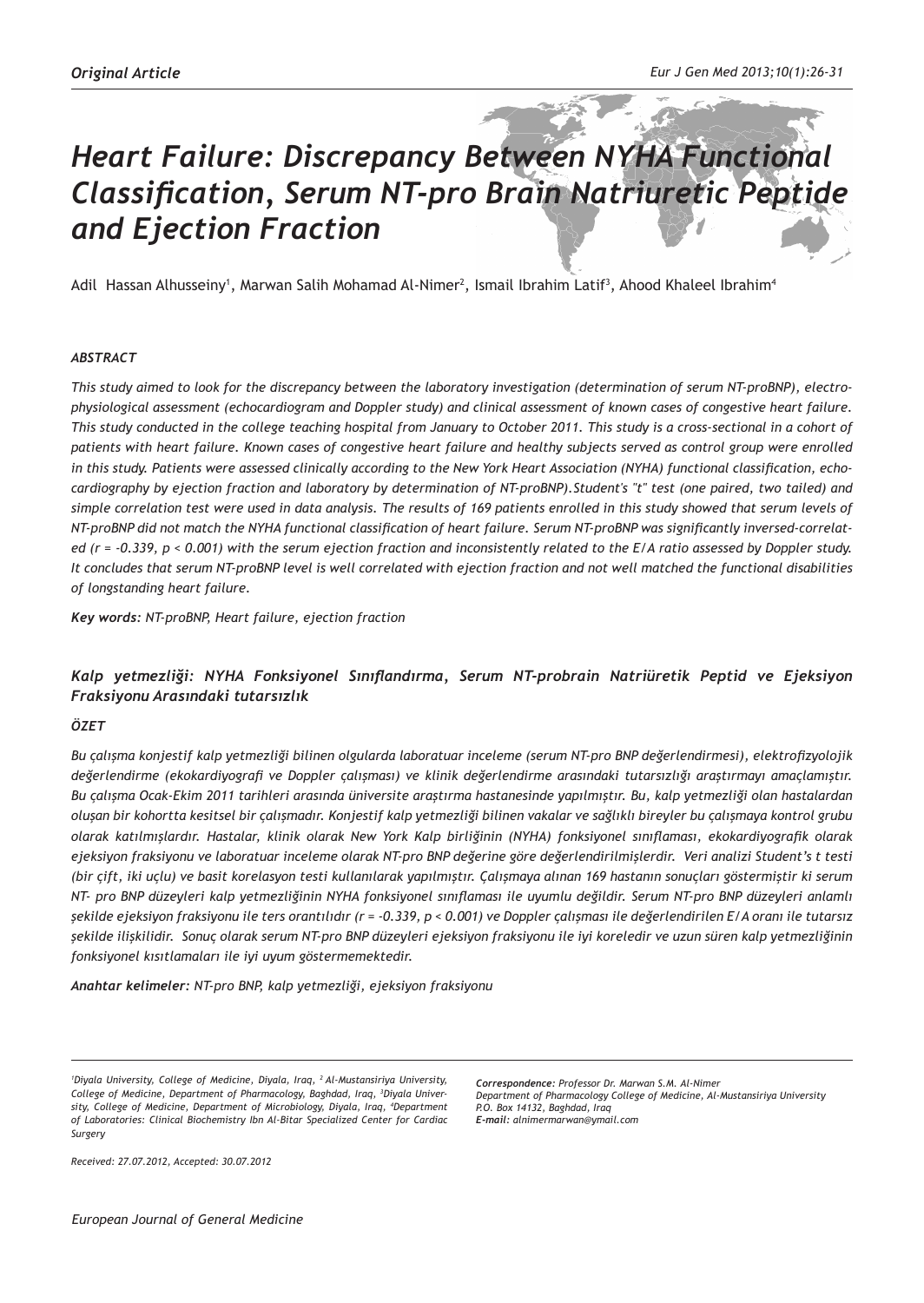## **INTRODUCTION**

Brain natriuretic peptide (BNP) released from cardiac ventricular myocytes in response to volume or pressure overload. Rapid measurement of plasma BNP or NTproBNP improved the diagnostic accuracy of heart failure (HF) exacerbations (1). Large amounts of proBNP can be detected in plasma of healthy subjects and in particular of patients with heart failure. Plasma concentrations of BNP and amino-terminal pro-B-type natriuretic peptide (NT-proBNP) are more closely related to measurements of cardiac structure, function and to cardiovascular prognosis than ANP or other circulating neurohumoral markers of cardiac disease (2). Natriuretic peptides were known to decrease following medical therapy of HF, suggesting the role of their measurement in monitoring inpatient disease progression and outpatient medical programs (3). Atrial fibrillation was associated with high BNP level in patients with reserved left ventricular ejection fraction, therefore the measurement of BNP concentration in patients with atrial fibrillation allowed to diagnose HF at early stages (4). In hypertension, the Left atrial enlargement, rather than left ventricular hypertrophy was correlated with elevated plasma BNP that produced by increased left ventricular after load (5). Determination of BNP is a useful laboratory test in identifying left ventricular systolic dysfunction in patients suffered from exacerbation of chronic obstructive pulmonary disease (6). Prastaro et al (7) demonstrated NT-pro-BNP cut-off of 1480 pg/ml indicated left atrium dysfunction with 89% specificity and 54% sensitivity, in congestive heart failure patients with severely impaired systolic function, NT-pro-BNP levels reflect left atrium and ventricle dysfunction. Preoperative assessment of NT-proBNP level in coronary artery bypassing grafting (CABG) patients could be a valuable diagnostic method for predicting several postoperative complications, especially pulmonary outcomes and requirement for hemodynamic support. The NT-proBNP level was a predictor of postoperative prolonged mechanical ventilation, respiratory failure, atrial fibrillation, intra-aortic balloon pump counterpulsation use, inotropic support and postoperative platelet transfusions (8). BNP level is not affected by the criteria of metabolic syndrome while diabetes mellitus causes an increase BNP level (9).

The aim of this study was to explore the discrepancy between the laboratory investigation (determination of NT-proBNP), electrophysiological assessment (echocardiogram and Doppler study) and clinical assessments of known cases of congestive heart failure.

#### **MATERIALS AND METHODS**

This study was done in the college teaching hospital from January to October 2011. This study was approved by an institutional review committee and informed consent was obtained from each patient prior to enroll in the study. This study designed as a cross sectional in cohort patients with heart failure and healthy subjects (served as control group). The criteria of inclusion of patients group were; known cases treated-heart failure, ≥ 3 months duration, evidence of risk factors including ischemic heart disease, hypertension, cardiomyopathy valvular heart disease and diabetes mellitus. The criteria of exclusion are: acute left ventricular failure, chronic obstructive lung history, history of cardiac surgery or pacing (because the level of NT-proBNP may be increased), renal failure, terminal illnesses. The patients were allocated randomly using randomized tables from heart failure patients who attended the college teaching hospital for follow up. The sample size of patients was determined using the following formula (10):

n={μ√([π(1-π) ] )+v√([π◦(1-π◦) ] )}2/ (π-π◦)2

Where

n = required minimum sample size

 $π = proportion of interest which proposed in this study$ 0.7

π◦= null hypothesis proportion which equal to 0.5

μ= one side percentage point of normal distribution corresponding to 100% - the significant power. In this study the power 85%,  $(100\% - 85\%) = 15\%$  and  $\mu = 1.036$ 

v= percentage of the normal distribution corresponding to the required (two-sided) significant level. In this study the significant level of 5% was considered, v=1.96

Therefore the estimated sample size should be more than 53 patients

The control group included an apparent healthy subjects with normal limits electrocardiographic, echocardiographic , chest X-ray and laboratory investigations (complete blood picture, erythrocyte sedimentation rate, fasting serum glucose, serum creatinine and lipid profile). Each patient was examined, assessed and categorized according to the New York Heart Association Functional Classification (NYHA) into four classes: I (no symptoms), II (mild symptoms), III (marked limitation) and IV (severe limitations). The anthropometric mea-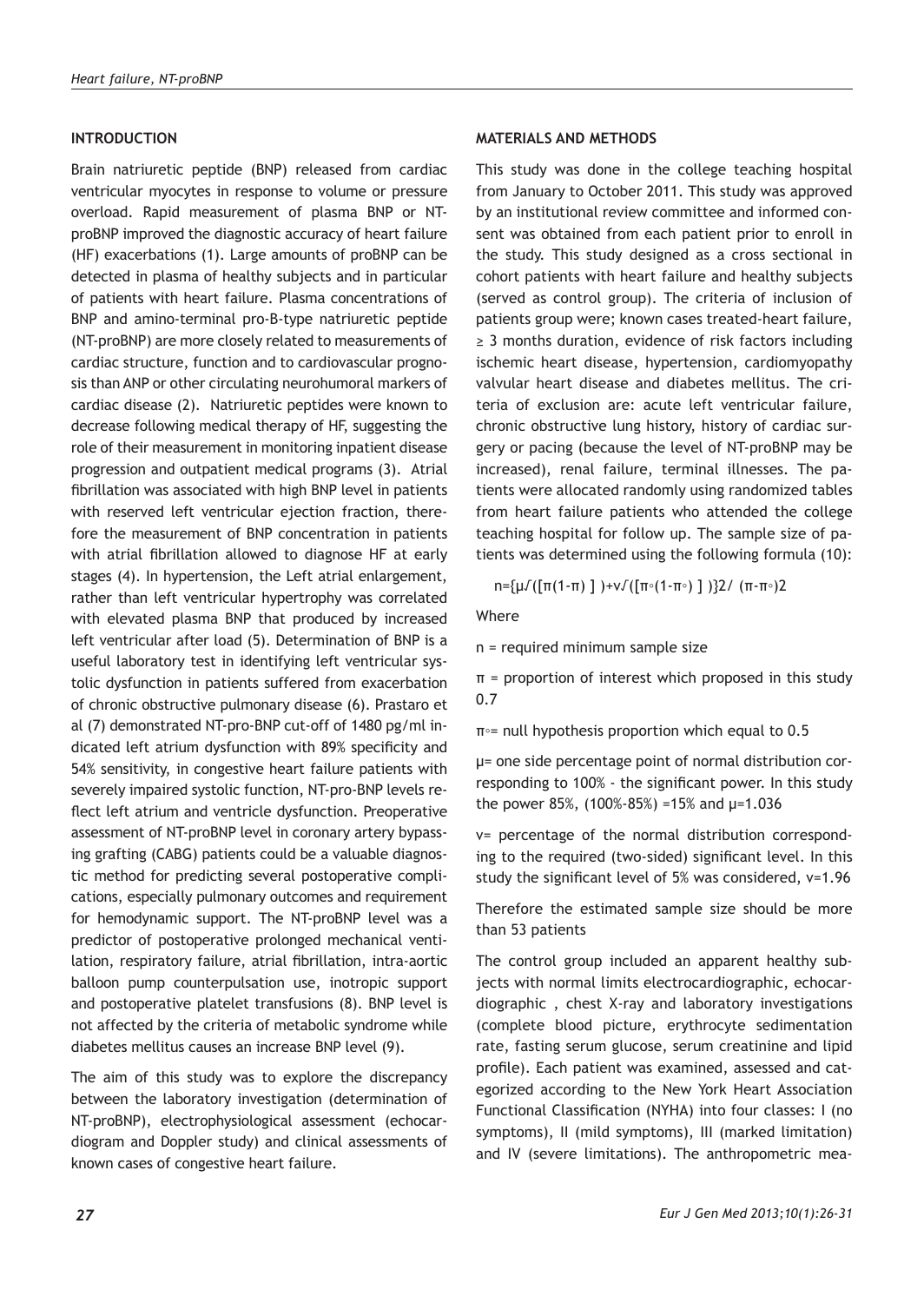

*Figure 1. Relationship between ejection fraction (%) and serum level of NT-proBNP(pg/ml) in patients with heart failure.*

surements including weight (kg), height (m) and the calculated body mass index  $(kg/m^2)$ , electrocardiogram, echocardiography (for the diagnostic and prognostic purposes) and Doppler study (determination the E/A ratio) were obtained. Peripheral venous blood was drawn immediately after admission into tubes until clot formation, then the samples were centrifuged at 2500 rpm for 10 min, and the sera were frozen and stored at  $-70^{\circ}$ C until analyzed for determination of NT-proBNP. The serum level of proBNP (a biomarker of heart failure) was determined in the laboratories of Specialized Center for Cardiac Surgery using the technique of Enzyme Linked Fluorescent Assay (VIDAS NT-proBNP automated test for use on the VIDAS instrument, Biomerieux, France). The principle of this assay is a one step immunoassay sandwich method with a final fluorescent detection (ELFA) and the range of measurement is 20-25000 pg/ ml). Levels below 100 pg/ml indicate no heart failure, 100-300 pg/ml suggest heart failure is present, >300 indicate mild heart failure, > 600 ml indicate moderate heart failure and >900 pg/ml indicate severe heart failure.

#### *Statistical analysis*

The results expressed as absolute number, percent, mean  $\pm$  SD. The data analyzed using Student's "t" test (one paired, two tailed) and simple correlation test taking the  $p \le 0.05$  as lowest limit of significance.



*Figure 2. Distribution of cases according to the NYHA classification of heart failure and their corresponding ejection fraction.*

## *RESULTS*

One hundred and sixty nine (70 male and 99 female) known cases of congestive heart failure and 22 healthy subjects (11 male and 13 female) serve as control group were admitted in this study. The characteristics of the study presented in Table 1. Hypertension (67.5%) and diabetes mellitus (33.7%) are the most common associated illnesses followed by myocardial infarction (26%). No identified cause or associated illnesses were observed in 35 out of 169 (20.7%) patients. Table 2 shows the discrepancy in the level of NT-proBNP taking in considerations the NYHA classification of heart failure and the cut-off level of NT-proBNP for the severity of heart failure. Fifty seven cases (33.7%) were clinically assessed as class 1(mild) heart failure and 18 cases out of this number (31.5%) have serum NT-proBNP level less than 100 pg/ml. In class 2 (mild) heart failure 5 out of 27 (18.5%) cases have serum NT-proBNP level less than 100pg/ml. On the other hand, patients classified clinically as class 3 (moderate) heart failure have serum NT-proBNP level exceeded the level 900 pg/ml in 29 out of 33 (87.9%) patients. In healthy subjects, 2 out of 24 subjects have serum level of NT-proBNP more than 300 pg/ml (8.4%). Further analysis revealed that serum levels of NT-proBNP did not match the NYHA classification of heart failure if the cut-off level of NT-proBNP is taken in consideration according to the manufacturer (Table 3). Figure 1 shows that whatever the NYHA class of heart failure, the ejection fraction is significantly correlated (r = -0.339, p < 0.001) with the serum NT-proBNP level. The mean value of ejection fraction of class 4 is significantly less than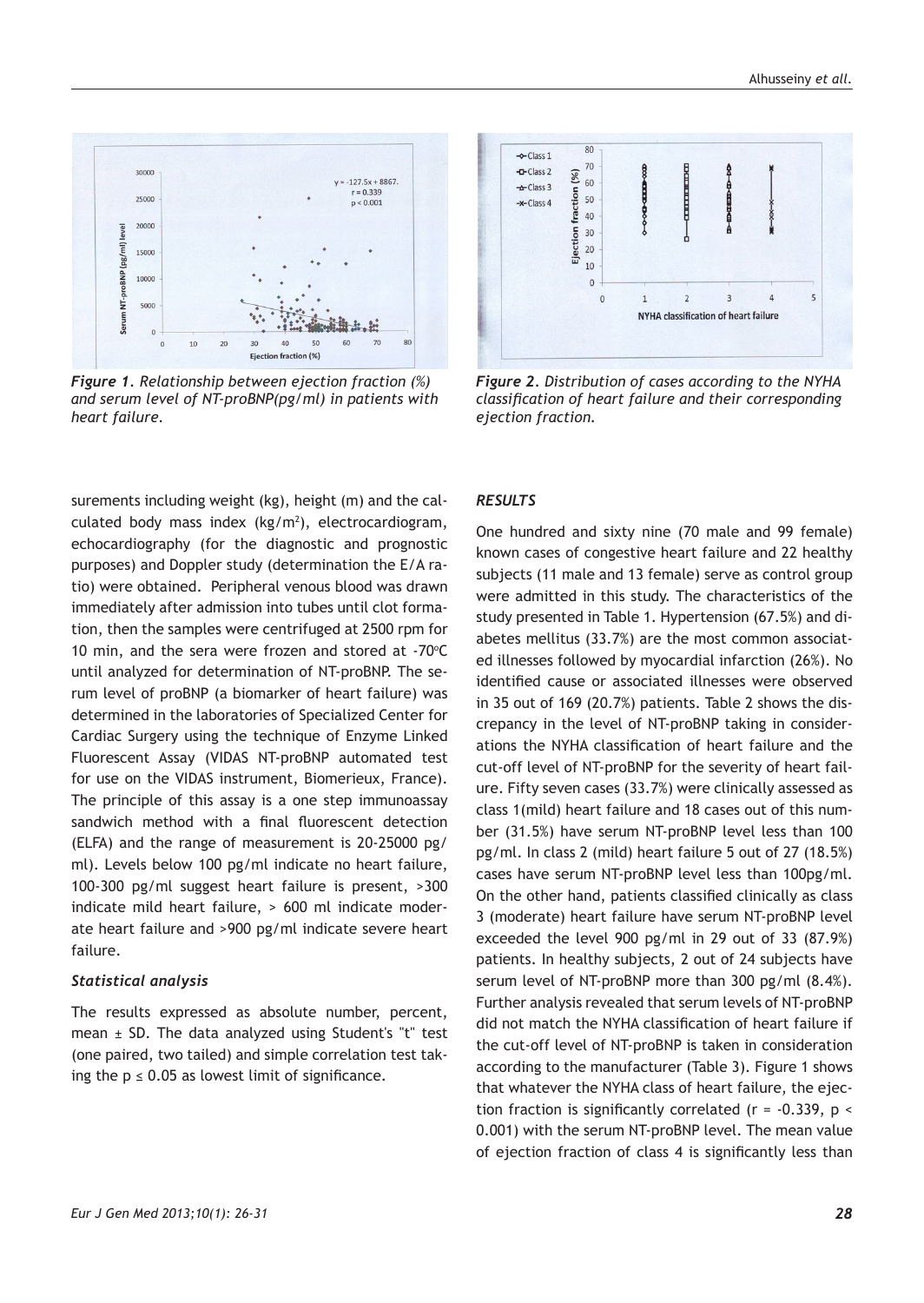|  | Table 1. Characteristics of the study |  |  |  |
|--|---------------------------------------|--|--|--|
|--|---------------------------------------|--|--|--|

| <b>Number</b>         | 169             |
|-----------------------|-----------------|
| Gender (M:F)          | 70:99           |
| Age (year)            | $61.4 \pm 11.9$ |
| Smokers               | 41 (24.3%)      |
| <b>Family history</b> | $1(0.6\%)$      |
| BMI                   | 21.94±3.358     |
| History of :          |                 |
| Hypertension          | 114 (67.5%)     |
| Diabetes mellitus     | 57 (33.7%)      |
| Hyperlipidemia        | 18 (10.7%)      |
| Atrial fibrillation   | 6(3.6%)         |
| History of:           |                 |
| Stable angina         | 26 (15.4%)      |
| Unstable angina       | 4(2.4%)         |
| Myocardial infarction | 44 (26%)        |
| Arrhythmias           | 3(1.8%)         |

corresponding values of class 3, 2 and 1. Moreover the distribution of cases according to the NYHA classification showed overlap in the values of ejection fraction in each class (Figure 2). Doppler study revealed that E/A ratio was more than 1.5 in three patients with serum NTproBNP level 300-600 pg/ml and less than 1.0 in seven patients; three of them with serum NT-proBNP 300-600 pg/ml and the other four patients with serum level of NT-proBNP of 600-900 pg/ml.

#### **DISCUSSION**

The results of this study show that the serum levels of NT-proBNP are not well match the classes of NYHA functional classification of heart failure but significantly correlated with reduced ejection fraction. The primary outcome measures of this study showed that the overall mean level of serum NT-proBNP is progressively increased with NYHA functional classification of heart

failure and significantly increased with reduced ejection fraction (%). On the other hand, the secondary outcome measures revealed that the cut-off level of serum NTproBNP that pointed the presence of heart failure or the severity of heart failure did not well matched. It is well known that serum level of inactive N-terminal proBNP (NT-proBNP) provides primarily information regarding the filling pressures in the heart and its determination to diagnose heart failure at an early stage cannot be recommended because their specificity is too low; the serum level of NT-proBNP is affected by age, gender, body mass index, renal function, and pulmonary capacity (11). Most patients who involved in this study had history and presented with components of metabolic syndrome e.g. high blood pressure, diabetes mellitus and obesity which may altered the serum level of NT-proBNP. Recently, there is evidence that low level of NT-proBNP may be attributed to the metabolic syndrome components (12) and a relationship between metabolic components and lower plasma NT-proBNP concentration was also reported (13). Studies indicate a dual use for NTproBNP, both to exclude acute heart failure (where NTproBNP concentrations < 300 ng/L have a 98% negative predictive value), as well as to identify the diagnosis of heart failure (14). The results of this study show significant high serum level of NT-proBNP reported in class III and IV indicating that this test is limited to the severe longstanding heart failure. Previous study reported that NT-proBNP was significantly higher in complicated heart failure patients than in heart failure patients (15). It was significantly higher in heart failure grade III patients complicated with cerebral infarction. In this study neither the severity of heart failure as assessed by NYHA nor the E/A ratio assessed by Doppler study are related to the level of NT-proBNP. Al Bannay and Husain (16) found that the tissue Doppler imaging (TDI)

*Table 2. Distribution of cases according to the NYHA classification and the serum level of NT-proBNP according to the instruction of the NT-proBNP manufacturer*

|                     | Normal<br>$( \leq 100 \text{ pg/ml} )$<br>(n:23) | Suspected<br>$(100-300 \text{ pg/ml})$<br>(n:17) | Mild<br>(300-600 pg/ml)<br>(n:22) | Moderate<br>$(600-900 \text{ pg/ml})$<br>(n:19) | Severe<br>$( > 900 \text{ pg/ml})$<br>(n:88) |
|---------------------|--------------------------------------------------|--------------------------------------------------|-----------------------------------|-------------------------------------------------|----------------------------------------------|
| NYHA classification |                                                  |                                                  |                                   |                                                 |                                              |
| Class 1 (mild)      | 18                                               | 08                                               | 09                                | 04                                              | 18                                           |
| Class 2 (mild)      | 05                                               | 09                                               | 10                                | 14                                              | 27                                           |
| Class 3 (moderate)  | 0                                                |                                                  | 03                                | 01                                              | 29                                           |
| Class 4 (severe)    |                                                  |                                                  |                                   |                                                 | 14                                           |
| Serum BNP(pg/ml)    | $48.04 \pm 27.93$                                | $177.0 \pm 53.72$                                | $407.5 \pm 63.9$                  | $720.9 + 90.1$                                  | $4116.3 \pm 4685.2$                          |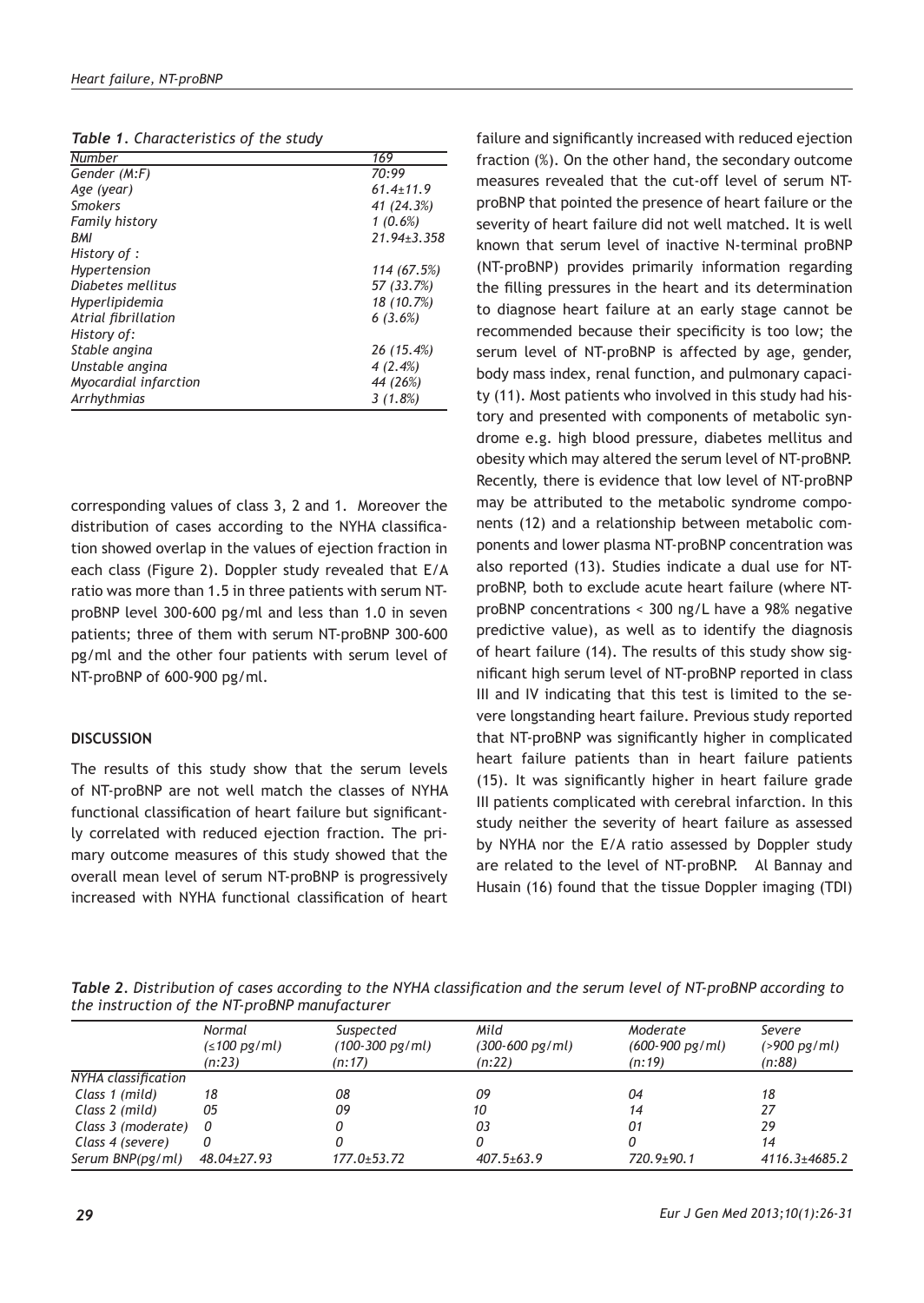| "יש יש                       |                                                        |                                                  |  |  |  |
|------------------------------|--------------------------------------------------------|--------------------------------------------------|--|--|--|
| NYHA classification          | Serum NT-proBNP (pg/ml)                                | Ejection fraction (%)                            |  |  |  |
| Healthy subjects (n=24)      | $76.3 \pm 99.0$                                        |                                                  |  |  |  |
| Class 1 (mild)( $n=57$ )     | $878.1 \pm 1090.1^*$                                   | $55.43 \pm 8.48$                                 |  |  |  |
| Class 2 (mild)( $n=65$ )     | $1418.2 + 3197.7^*$                                    | $52.88 \pm 8.03$                                 |  |  |  |
| Class 3 (moderate)( $n=33$ ) | $3969.5 + 4168.8*$                                     | $48.22 \pm 10.22 \uparrow \downarrow \downarrow$ |  |  |  |
| Class 4 (severe)( $n=14$ )   | $8270.2 \pm 6116.9$ <sup>*</sup> $\uparrow \uparrow +$ | $43.42 \pm 14.58$                                |  |  |  |

*Table 3. Distribution of cases according to the NYHA classification and their corresponding serum level of NTproBNP* 

The results are expressed as mean±SD, \*p < 0.001 compared with healthy subject,  $\pm p$  < 0.001,  $\pm p$  c 0.01 compared with class 1,  $\pm p$  < 0.001,  $\pm p$  < 0.05 compared with *class 2, +p< 0.05 compared with class 3*

maintained a steady positive correlation with both NYHA functional class and the Pro-BNP titer in hypertensive patients presented with dyspnea. Significant correlation between ejection fraction and NT-proBNP is observed in this study. ProBNP tended to be decreased in heart failure with preserved ejection fraction and increased with reduced ejection fraction (17). Even in absence of heart failure, proBNP level is strongly correlated with the decrease of ejection fraction in patients with left ventricular systolic dysfunction (18). Limitations of this study include the associated risk factors, variable etio-pathological factors of heart failure and anti-heart failure medications. Nevertheless, the results of this study pointed out that using cut-off level of serum NTproBNP in longstanding heart failure is not sufficient to assess the patient and clinical examinations as well as the echocardiographic study are required for assessment. This is the first report that highlights the discrepancy between laboratory findings, echocardiographyic study and clinical assessment of known treated cases of heart failure. Most studies were carried on acute or emergency heart failure or looking for the conditions that associated with high serum or plasma level of NTproBNP. Further study is recommended to assess serum NTproBNP level in chronic heart failure in absence of confounding (risk) factors. It concludes that single determination of serum NT-proBNP provides a useful tool in severe longstanding heart failure patients with reduced ejection fraction.

#### *REFERENCES*

*1. Richards AM, Nicholls MG, Yandle TG, et al. Plasma N-terminal pro-brain natriuretic peptide and adrenomedullin: new neurohormonal predictors of left ventricular function and prognosis after myocardial infarction. Circulation 1998;97:1921-9*

- *2. Anand IS, Fisher LD, Chiang Y-T, et al. Changes in brain natriuretic peptide and norepinephrine over time and mortality and morbidity in the Valsartan Heart Failure Trial (Val-HeFT). Circulation 2003;10:1278-83*
- *3. Gopal DJ, Iqbal MN, Maisel A. Updating the role of natriuretic peptide levels in cardiovascular disease. Postgrad Med 2011;123:102-13*
- *4. Linssen GC, Rienstra M, Jaarsma T, et al. Clinical and prognostic effects of atrial fibrillation in heart failure patients with reduced and preserved left ventricular ejection fraction. Eur J Heart Fail 2011;13:1111-20*
- *5. Masugata H, Senda S, Murao K, et al. Association between echocardiographic parameters and brain natriuretic peptide levels in treated hypertensive patients. Clin Exp Hypertens 2011;33:187-91*
- *6. Gariani K, Delabays A, Perneger TV, Agoritsas T. Use of brain natriuretic peptide to detect previously unknown left ventricular dysfunction in patients with acute exacerbation of chronic obstructive pulmonary disease. Swiss Med Wkly 2011;141:w13298.*
- *7. Prastaro M, Paolillo S, Savarese G, et al. N-terminal prob-type natriuretic peptide and left atrial function in patients with congestive heart failure and severely reduced ejection fraction. Eur J Echocardiogr 2011;12:506-13*
- *8. Krzych LJ, Szurlej D, Kołodziej T, et al. Diagnostic accuracy of pre-operative NT-proBNP level in predicting shortterm outcomes in coronary surgery: a pilot study. Kardiol Pol 2011;69:1121-7*
- *9. Bao Y, Shang X, Zhou L, Hu R, Li Y, Ding W. Relationship between N-terminal pro-B-type natriuretic peptide levels and metabolic syndrome. Arch Med Sci 2011;7:247-256*
- *10. Kirkwood BR. Calculation of required sample size. In: Kirkwood BR, editor. Essentials of Medical Statistics, 1st edn. Oxford:Blackwell Scientific Publications; 1988.p.191-200*
- *11. McKie PM, Cataliotti A, Sangaralingham S, et al. Predictive utility of atrial, N-terminal pro-atrial, and N-terminal pro-B-type natriuretic peptides for mortality and cardiovascular events in the general community: a 9-year follow-up study. Mayo Clin Proc 2011; 86:1154-60*
- *12. Li WY, Chiu FC, Chien YF, Lin JW, Hwang JJ. Association of amino-terminal pro-brain natriuretic peptide with metabolic syndrome. Intern Med 2011;50:1143-7*
- *13. Sezen Y, Baş M, Demirbag R, Yildiz A, Celik H, Aksoy S.*